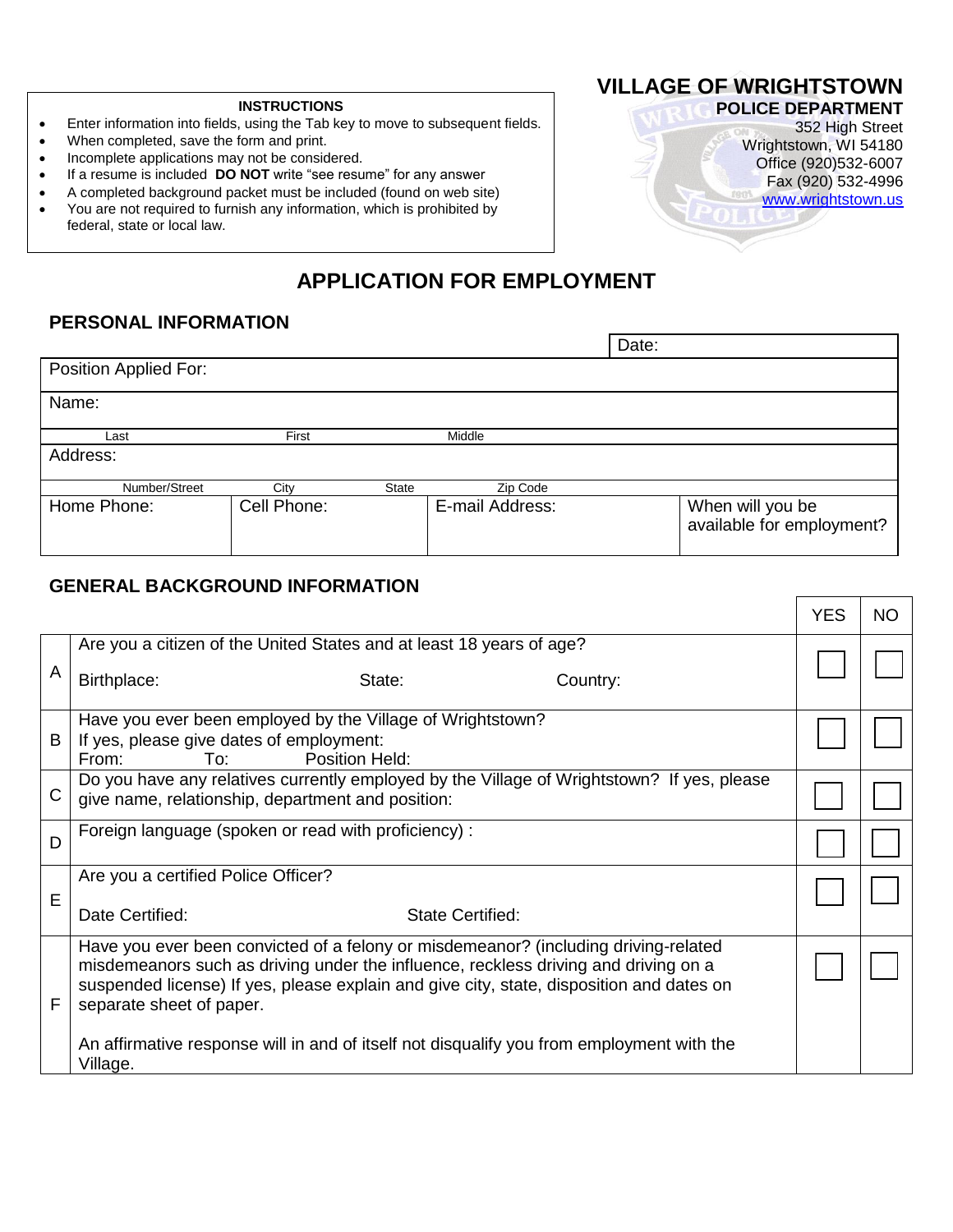### **EDUCATIONAL BACKGROUND**

|                       | <b>Dates</b>      |                 |                                                                        |
|-----------------------|-------------------|-----------------|------------------------------------------------------------------------|
| Name of School(s)     | From<br>(mm/yyyy) | To<br>(mm/yyyy) | Degree Earned, or Credits Earned and Course of<br><b>Study Pursued</b> |
| <b>High School(s)</b> |                   |                 |                                                                        |
|                       |                   |                 |                                                                        |
|                       |                   |                 |                                                                        |
| College(s)            |                   |                 |                                                                        |
|                       |                   |                 |                                                                        |
|                       |                   |                 |                                                                        |

## **LICENSES AND CERTIFICATIONS**

| <b>License/Certification</b>                                                                                                                              |          | <b>State</b> | <b>Expiration</b> |
|-----------------------------------------------------------------------------------------------------------------------------------------------------------|----------|--------------|-------------------|
| Driver's License:                                                                                                                                         | Class/es |              |                   |
| List any licenses/certifications or other authorization you possess to practice a trade or profession including<br>State of issuance and expiration date: |          |              |                   |
|                                                                                                                                                           |          |              |                   |
|                                                                                                                                                           |          |              |                   |
|                                                                                                                                                           |          |              |                   |
|                                                                                                                                                           |          |              |                   |
|                                                                                                                                                           |          |              |                   |

#### **PRIOR EMPLOYMENT**

Have you ever been warned / disciplined for any of the following occurrences in your previous or current employment? If yes, please attach a separate sheet of paper giving full information

 $\overline{y}$  ,  $\overline{y}$  and  $\overline{y}$ 

 $\mathbf{r}$ 

|                                                 | Yes |  | No |
|-------------------------------------------------|-----|--|----|
| Attendance?                                     |     |  |    |
| Performance Problems?                           |     |  |    |
| Safety Violations?                              |     |  |    |
| Harassment?                                     |     |  |    |
| Violent Behavior?                               |     |  |    |
| Inability to get along with others?             |     |  |    |
| Inappropriate use or possession of alcohol?     |     |  |    |
| Inappropriate use or possession of a drug?      |     |  |    |
| Have you ever been suspended from any position? |     |  |    |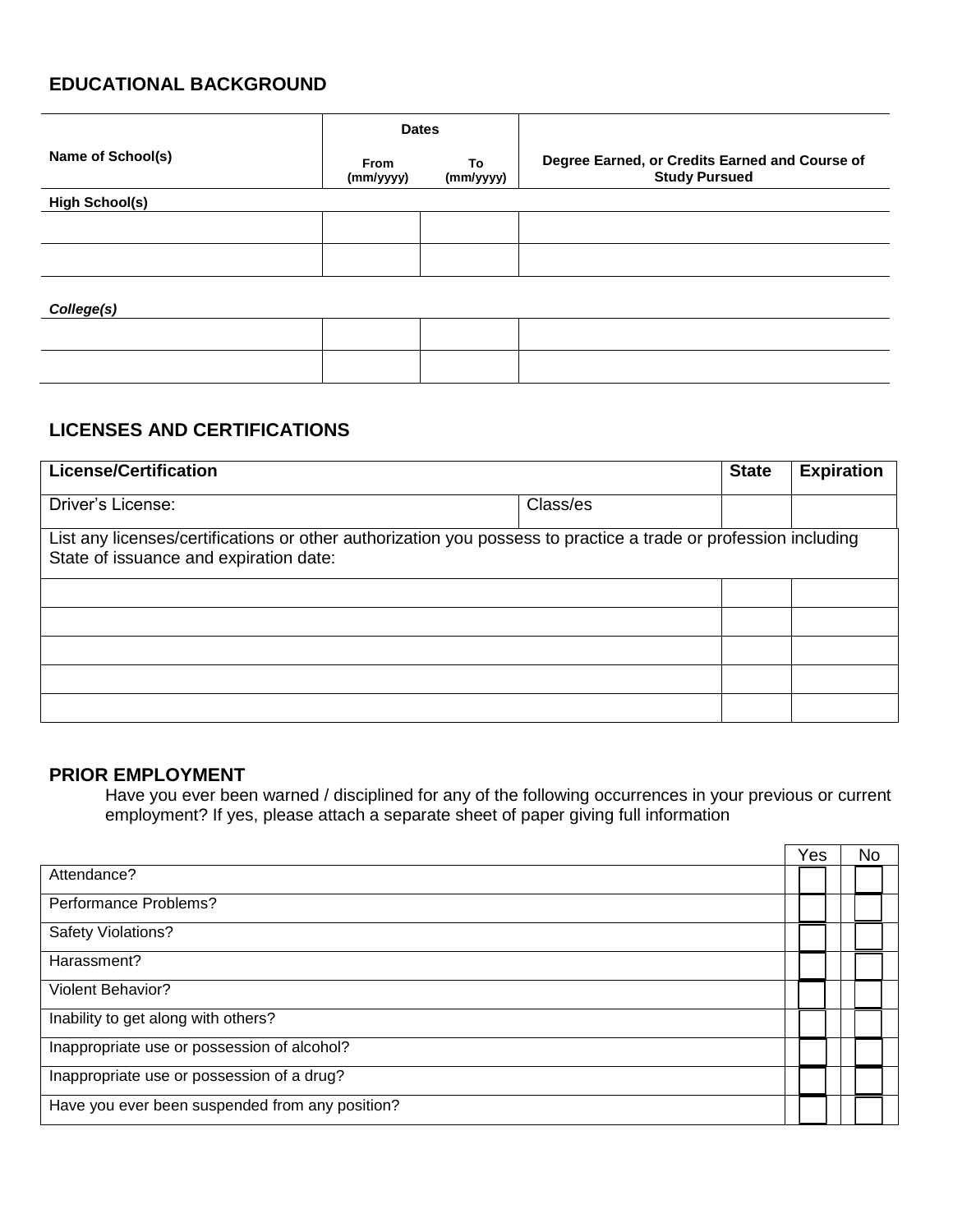### **EMPLOYMENT AND VOLUNTEER EXPERIENCE**

Г

A resume may be attached but you must fill in this portion of the application. Starting with your most recent position, describe all paid, military, and applicable volunteer experience. Describe those duties and responsibilities which best demonstrate your qualifications for this position. Please indicate number of attachments:

٦

| employment while attending school. To furnish additional employment information, attach sheets of the same size and<br>format as this application. | Begin with current or most recent employer. List chronologically all employment, including summer and part-time |                             |  |  |
|----------------------------------------------------------------------------------------------------------------------------------------------------|-----------------------------------------------------------------------------------------------------------------|-----------------------------|--|--|
| Name and Address of Employer                                                                                                                       | <b>Dates of Employment</b>                                                                                      |                             |  |  |
|                                                                                                                                                    | From (mm/yyyy)                                                                                                  | To (mm/yyyy)                |  |  |
| Name of Employer:                                                                                                                                  |                                                                                                                 |                             |  |  |
| Address:                                                                                                                                           | <b>Full-Time</b><br>Part-Time                                                                                   | <b>Annual Salary/Wages:</b> |  |  |
| City:                                                                                                                                              | State:                                                                                                          | Zip Code:                   |  |  |
| Supervisor's Name / Telephone Number:                                                                                                              | May we contact the employer / supervisor?<br>Yes<br>No                                                          |                             |  |  |
| Position and kind of work:                                                                                                                         | <b>Reason for Leaving:</b>                                                                                      |                             |  |  |
|                                                                                                                                                    |                                                                                                                 |                             |  |  |
|                                                                                                                                                    |                                                                                                                 |                             |  |  |
|                                                                                                                                                    |                                                                                                                 |                             |  |  |
|                                                                                                                                                    |                                                                                                                 |                             |  |  |
|                                                                                                                                                    | <b>Dates of Employment</b>                                                                                      |                             |  |  |
| Name and Address of Employer                                                                                                                       | From (mm/yyyy)                                                                                                  | To (mm/yyyy)                |  |  |
| Name of Employer:                                                                                                                                  |                                                                                                                 |                             |  |  |
| <b>Address:</b>                                                                                                                                    | Full-Time<br>Part-Time                                                                                          | <b>Annual Salary/Wages:</b> |  |  |
| City:                                                                                                                                              | State:                                                                                                          | Zip Code:                   |  |  |
| <b>Supervisor's Name / Telephone Number:</b>                                                                                                       | May we contact the employer / supervisor?<br><b>No</b><br>Yes                                                   |                             |  |  |
| Position and kind of work:                                                                                                                         | <b>Reason for Leaving:</b>                                                                                      |                             |  |  |
|                                                                                                                                                    |                                                                                                                 |                             |  |  |
|                                                                                                                                                    |                                                                                                                 |                             |  |  |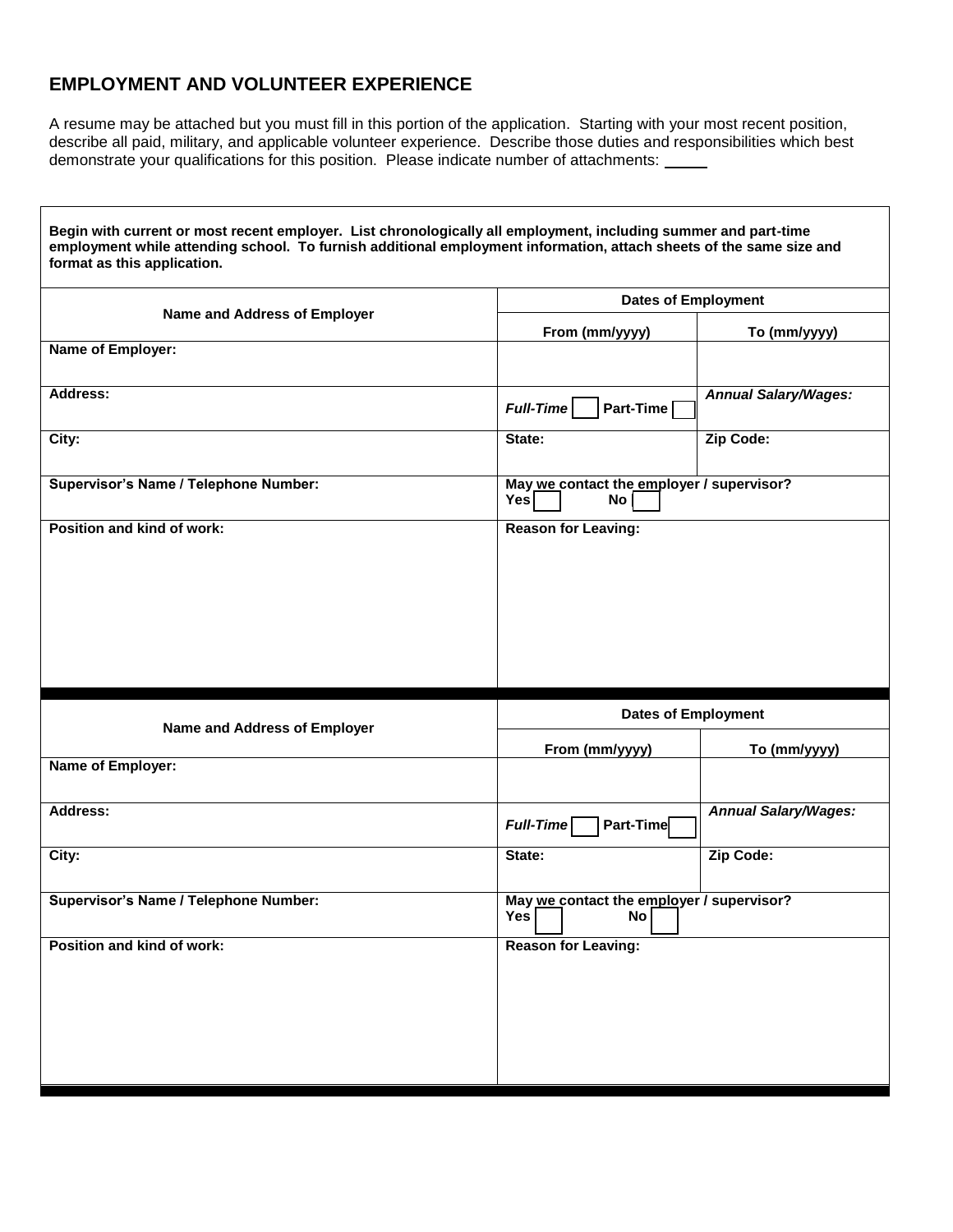| Name and Address of Employer                 | <b>Dates of Employment</b>                               |                             |  |  |
|----------------------------------------------|----------------------------------------------------------|-----------------------------|--|--|
|                                              | From (mm/yyyy)                                           | To (mm/yyyy)                |  |  |
| Name of Employer:                            |                                                          |                             |  |  |
| Address:                                     | <b>Full-Time</b><br>Part-Time                            | <b>Annual Salary/Wages:</b> |  |  |
| City:                                        | State:                                                   | Zip Code:                   |  |  |
| Supervisor's Name / Telephone Number:        | May we contact the employer / supervisor?<br>Yes<br>No I |                             |  |  |
| Position and kind of work:                   | <b>Reason for Leaving:</b>                               |                             |  |  |
|                                              |                                                          |                             |  |  |
|                                              |                                                          |                             |  |  |
|                                              |                                                          |                             |  |  |
|                                              |                                                          |                             |  |  |
|                                              | <b>Dates of Employment</b>                               |                             |  |  |
| Name and Address of Employer                 | From (mm/yyyy)                                           | To (mm/yyyy)                |  |  |
| Name of Employer:                            |                                                          |                             |  |  |
| <b>Address:</b>                              | Part-Time<br>Full-Time                                   | <b>Annual Salary/Wages:</b> |  |  |
| City:                                        | State:                                                   | Zip Code:                   |  |  |
| <b>Supervisor's Name / Telephone Number:</b> | May we contact the employer / supervisor?<br>No<br>Yes   |                             |  |  |
| Position and kind of work:                   | <b>Reason for Leaving:</b>                               |                             |  |  |
|                                              |                                                          |                             |  |  |
|                                              |                                                          |                             |  |  |

## **MILITARY SERVICE**

| <b>Branch of Service</b>                           | <b>From</b><br>(mm/yyyy) | To<br>(mm/yyyy) | <b>Active Duty or</b><br><b>Reserve</b> | <b>Highest Grade</b> | <b>Skill Specialty or Primary Duty</b> |
|----------------------------------------------------|--------------------------|-----------------|-----------------------------------------|----------------------|----------------------------------------|
|                                                    |                          |                 |                                         |                      |                                        |
|                                                    |                          |                 |                                         |                      |                                        |
|                                                    |                          |                 |                                         |                      |                                        |
| <b>Honorably Discharged from Military Service?</b> |                          |                 | Yes                                     | No                   | Not Applicable                         |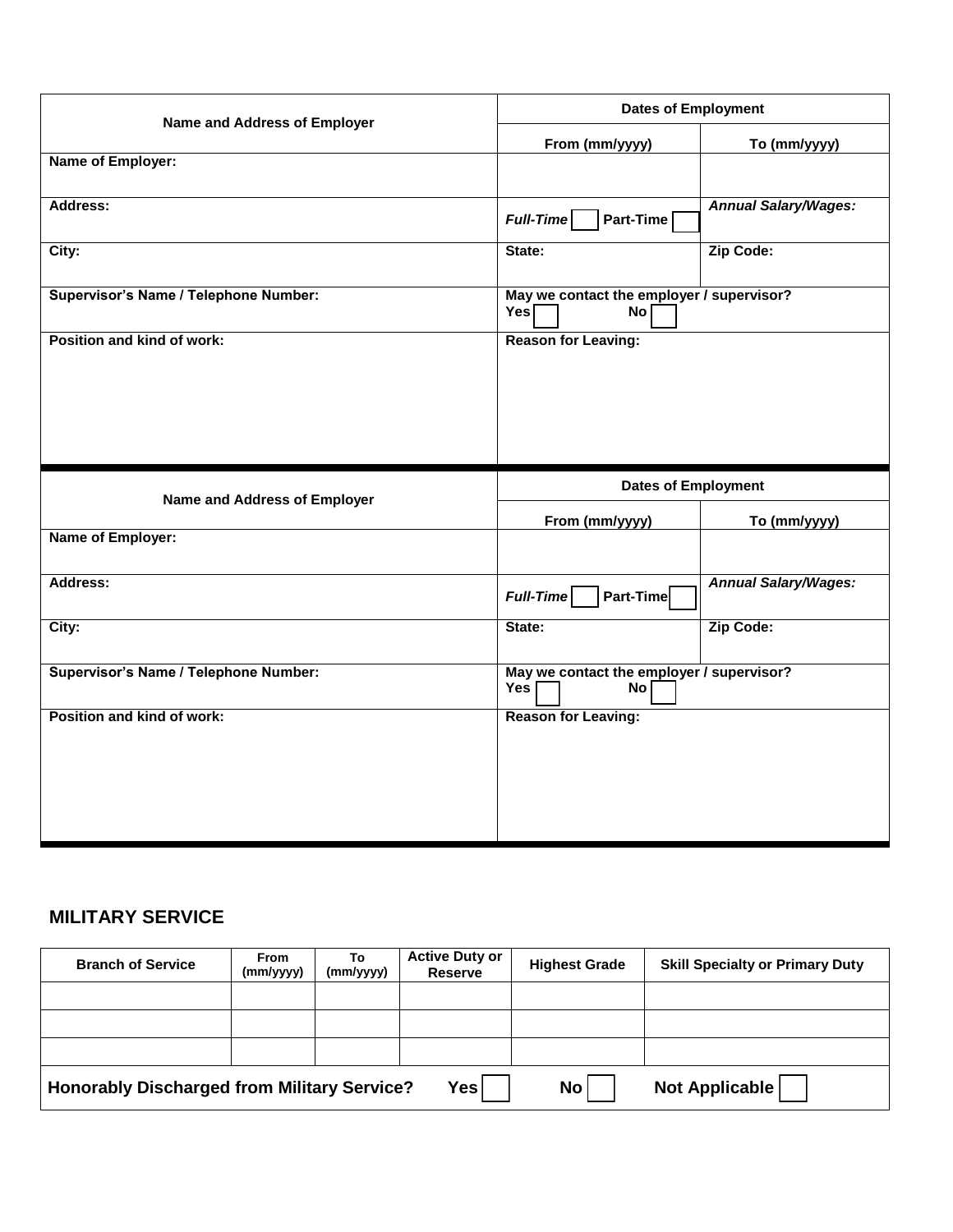### **REFERENCES**

| Give three references (not relatives, or present employer; avoid listing members of the clergy). |
|--------------------------------------------------------------------------------------------------|
| Name:                                                                                            |
| <b>Position/Title/Profession:</b>                                                                |
| <b>Number of Years Acquainted:</b>                                                               |
| Address:                                                                                         |
| City/State/Zip:                                                                                  |
| <b>Telephone Number:</b>                                                                         |
| Name:                                                                                            |
| <b>Position/Title/Profession:</b>                                                                |
| <b>Number of Years Acquainted:</b>                                                               |
| <b>Address:</b>                                                                                  |
| City/State/Zip:                                                                                  |
| <b>Telephone Number:</b>                                                                         |
| Name:                                                                                            |
| <b>Position/Title/Profession:</b>                                                                |
| <b>Number of Years Acquainted:</b>                                                               |
| <b>Address:</b>                                                                                  |
| City/State/Zip:                                                                                  |
| <b>Telephone Number:</b>                                                                         |
|                                                                                                  |

## **Please complete the following questions using notebook paper (answer must be handwritten) Attach no more than one additional page for each answer.**

- A. Why have you chosen to apply for this position?
- B. Discuss things you have done which have contributed to your life experience. Be sure to include information regarding volunteer work with civic, school, or professional organizations. Be specific about names and dates.
- C. Why do you believe you could relate to and/or work with people of different races, genders, cultures, ages, socioeconomic groups, and educational levels?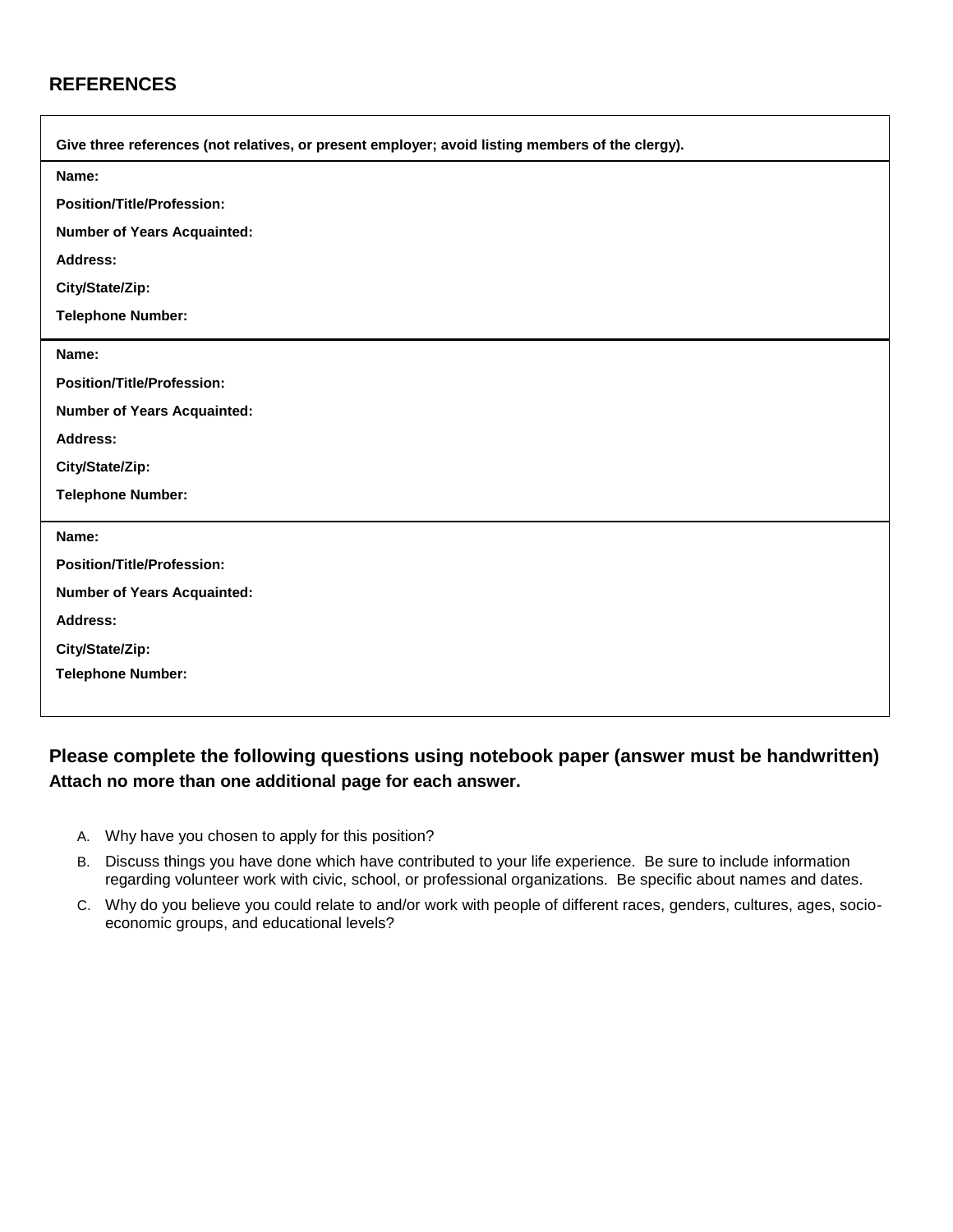#### **AUTHORIZATION AND CERTIFICATION**

Please read and initial each of the following statements. If you have a question regarding any of these statements, ask a Village of Wrightstown authorized representative prior to initialing and signing the application. Your initials and signature verify that you have read, understand and agree to abide by these statements.

| Initial: |                                                                                                                                                                                                                      |
|----------|----------------------------------------------------------------------------------------------------------------------------------------------------------------------------------------------------------------------|
|          | I authorize any person contacted to provide the Village of Wrightstown any and all information regarding my<br>employment, education and other information concerning any of the subjects covered by the application |
|          | which may include, but not be limited to, application of employment, performance evaluations, work records,                                                                                                          |
|          | excluding workers compensation if any, wage rates, supervisors' comments, results of any and all non-                                                                                                                |
|          | medical tests, disciplinary reports or letters, and complaints or allegations regarding any misconduct. I                                                                                                            |
|          | agree to execute release authorization forms as required by the Village of Wrightstown to request<br>employment records from my present and/or former employer(s). I release and hold harmless the Village of        |
|          | Wrightstown, their officers, agents and employees, and the person(s) providing the information from any                                                                                                              |
|          | liability related to the providing of this information.                                                                                                                                                              |
| Initial: |                                                                                                                                                                                                                      |
|          | I understand that after receiving a conditional offer of employment I may be required to successfully pass                                                                                                           |
|          | pre-employment and post-employment exams to gain employment or continue employment with the Village<br>of Wrightstown. I consent freely and voluntarily to participate in required drug tests and/or a pre-          |
|          | employment physical exam at a location selected by the Village of Wrightstown, and consent to the release                                                                                                            |
|          | of the test results to the Village of Wrightstown. I hereby release and hold harmless the Village of                                                                                                                 |
|          | Wrightstown, their officers, agents and employees, and the laboratory, their employees, agents and                                                                                                                   |
|          | contractors from any liability whatsoever, arising from the drug tests and/or a pre-employment exam and                                                                                                              |
| Initial: | decisions concerning employment based upon the results of the tests.                                                                                                                                                 |
|          | I authorize the Village of Wrightstown, its officers, agents, and employees to conduct a background check,                                                                                                           |
|          | criminal check, and a check with the Department of Transportation prior to making a decision regarding                                                                                                               |
|          | employment. I release and hold harmless the Village of Wrightstown, their officers, agents, and employees                                                                                                            |
|          | and the person(s) providing the information from any liability related to the performance or result of this<br>check. I recognize that this information will be considered by the Village of Wrightstown only if it  |
|          | substantially relates to the position applied for.                                                                                                                                                                   |
| Initial: |                                                                                                                                                                                                                      |
|          | If accepted for employment, I agree that my status as an employee depends upon my successful                                                                                                                         |
|          | performance. I understand that just as I am free to resign at any time, the Village of Wrightstown reserves                                                                                                          |
| Initial: | the right to terminate my employment at any time. All employees are considered at-will employees.                                                                                                                    |
|          | I agree to use such personal protective equipment and devices as may be required by the Village of                                                                                                                   |
|          | Wrightstown and to comply with safety rules and requirements. In addition, I understand that the Village of                                                                                                          |
|          | Wrightstown maintains a workplace free from drugs, harassment and violence.                                                                                                                                          |
| Initial: | I understand that nothing contained in the application the granting of an interview or an offer/acceptance of                                                                                                        |
|          | employment constitutes an employment contract. I understand that no representative of the Village of                                                                                                                 |
|          | Wrightstown has the authority to make any assurances to the contrary.                                                                                                                                                |

I hereby certify that all statements made on or in connection with my application are true, complete and correct to the best of my knowledge and belief. I understand and agree that any misstatements or omissions of material fact subject me to disqualification or, if hired, dismissal. Notice – Wisconsin Open Records Law: Under section 19.36(7) of Wisconsin Statutes, the names of the "Final Candidates" must be open to public inspection. The statute also provides that if an applicant does not want his/her name revealed prior to being a "Final Candidate" they can do so by making a separate request in writing.

The Village of Wrightstown is committed to the equality of opportunity for all people. It is the policy of the Village of Wrightstown to provide equal employment opportunities for all individuals on the basis of their skills, abilities and qualifications, without regard to race, color, national origin, religion, political affiliation, sex, age, disability, marital status, arrest or conviction record, sexual orientation, disabled veteran or covered veteran status, membership in the National Guard or any other reserve component of the United States or State military forces, use or nonuse of lawful products off the employer's premises during non-working hours, or any other non-merit factors, except where such factors constitute a bona fide occupational qualification.